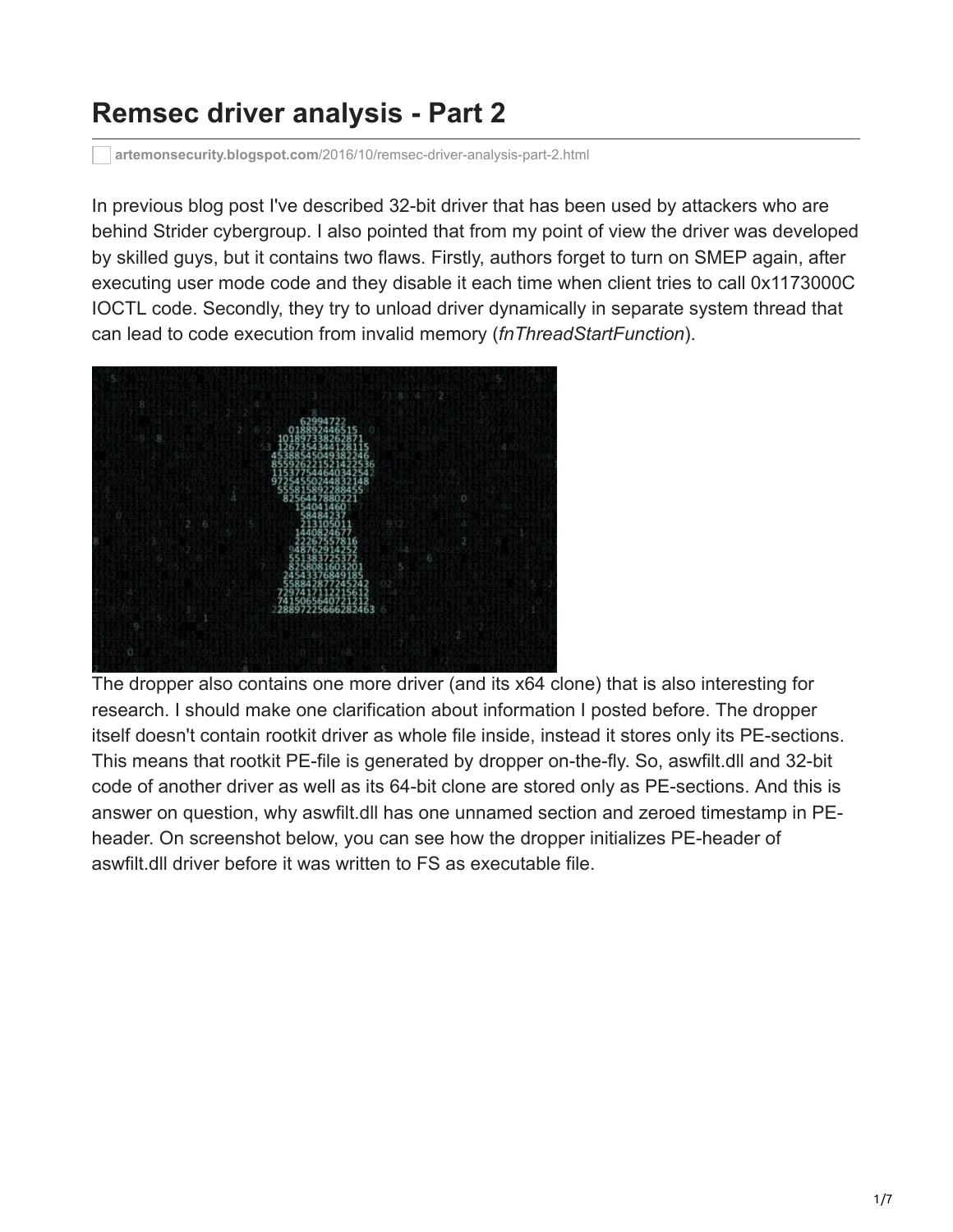```
mou
        [esp+1F0h+PeHdr.OptionalHeader.SectionAlignment], ebx
        [esp+1F0h+PeHdr.OptionalHeader.FileAlignment], ebx
mou
        [esp+1F0h+PeHdr.OptionalHeader.MajorOperatingSystemVersion], si
mou
        [esp+1F0h+PeHdr.OptionalHeader.MajorSubsystemVersion], si
mov
        [esp+1F0h+PeHdr.OptionalHeader.Subsystem], bx
mov
        [esp+1F0h+PeHdr.OptionalHeader.DataDirectory.UirtualAddress+8], ecx
mov
push
        R
        [esp+1F4h+PeHdr.OptionalHeader.SizeOfHeaders], ecx
mov
mou
        [esp+1F4h+var_8C], ecx
mou
        [esp+1F4h+var_84], ecx
        [esp+1F4h+PeHdr.OptionalHeader.SizeOfImage], edx
mov
        ebx
pop
        eax, [ecx+46h]
lea
        [esp+1F0h+var_48], eax
mov
        [esp+1F0h+var_40], eax
mov
        [esp+1F0h+var_194], 40h
mov
        [esp+1F0h+PeHdr.Signature], 'EP'
mov
        dword ptr [esp+1F0h+PeHdr.FileHeader.SizeOfOptionalHeader], 10E00E0h
mov
mou
        dword ptr [esp+1F0h+PeHdr.OptionalHeader.Magic], 9010Bh
        [esp+1F0h+PeHdr.OptionalHeader.ImageBase], 400000h
mou
        [esp+1F0h+PeHdr.OptionalHeader.SizeOfStackReserve], 40000h
mov
        [esp+1F0h+PeHdr.OptionalHeader.SizeOfHeapReserve], 100000h
mou
        [esp+1F0h+PeHdr.OptionalHeader.NumberOfRvaAndSizes], 10h
mov
        [esp+1F0h+PeHdr.OptionalHeader.DataDirectory.Size+8], 62h
mov
mov
        [esp+1F0h+PeHdr.OptionalHeader.DataDirectory.UirtualAddress+28h], 1C4h
        [esp+1F0h+PeHdr.OptionalHeader.DataDirectory.Size+28h], ebx
mov
        [esp+1F0h+var_74], 0E8000020h
mou
        [esp+1F0h+var_64], 198h
mov
        [esp+1F0h+var_70], 188h
mou
        [esp+1F0h+var_60], 190h
mou
        esi, offset aNtoskrnl_exe ; "ntoskrnl.exe"
mou
```
Driver (Ring 0 code) has following properties:

- It has compact size and its code is stored into two PE sections inside dropper.
- It has dynamic imports that are stored into special context structure.
- It has 64-bit clone inside the dropper.
- It has no *DriverEntry* function.
- It serves for one purpose: execute code from ptr that was passed from user mode to FastIoDeviceControl handler.
- It uses undocumented Windows kernel API.

Code and data of aswfilt.dll driver are stored into a separate section with name ".rwxdrv", as you can see on screenshot below. Another two sections with names ".krwkr32", ".krdrv32" and ".krwkr64", ".krdrv64" are used for storing mentioned above 32-bit Ring 0 code and its x64 analog.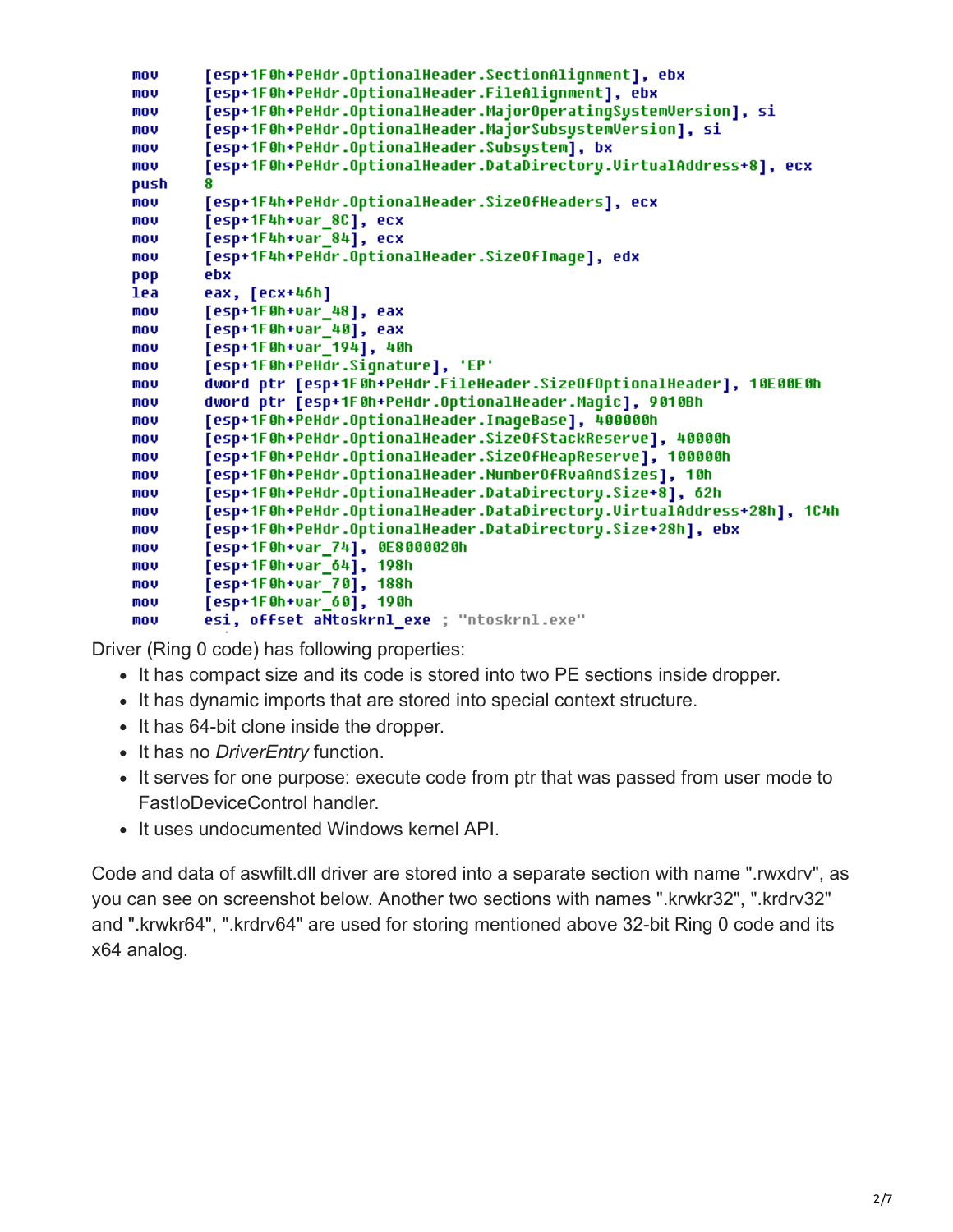| Analysis [Section Headers] |             |                |               |                  |  |  |  |
|----------------------------|-------------|----------------|---------------|------------------|--|--|--|
| Name                       | VirtualSize | VirtualAddress | SizeOfRawData | PointerToRawData |  |  |  |
|                            |             |                |               |                  |  |  |  |
| .text                      | 0000D77F    | 00001000       | 0000D800      | 00000400         |  |  |  |
| krwkr64.                   | 00000469    | 0000F000       | 00000600      | 0000DC00         |  |  |  |
| .krdrv64                   | 000000AA    | 00010000       | 00000200      | 0000E200         |  |  |  |
| .krwkr32                   | 000002FE    | 00011000       | 00000400      | 0000E400         |  |  |  |
| .krdrv32                   | 0000009D    | 00012000       | 00000200      | 0000E800         |  |  |  |
| .vdmbios                   | 000004D6    | 00013000       | 00000600      | 0000EA00         |  |  |  |
| .rwxdrv                    | 00000A40    | 00014000       | 00000C00      | 0000F000         |  |  |  |
| .rdata                     | 000A7A24    | 00015000       | 000A7C00      | 0000FC00         |  |  |  |
| .data                      | 00000804    | 000BD000       | 00000400      | 000B7800         |  |  |  |
| .reloc                     | 00001754    | 000BE000       | 00001800      | 000B7C00         |  |  |  |

Like aswfilt.dll, kernel mode code from above mentioned sections uses special context structure where dynamically loaded imports are located. Format of this structure you can see below.

struct RootkitStruct {

PVOID pExAllocatePool;

PVOID pExFreePool;

PVOID pExQueueWorkItem;

PVOID pIofCompleteRequest;

PVOID pIoCreateDevice;

PVOID pIoDeleteDevice;

PVOID pIoDriverObjectType;

PVOID pIoGetCurrentProcess;

PVOID pKeInitializeEvent;

PVOID pKeSetEvent;

PVOID pKeStackAttachProcess;

PVOID pKeUnstackDetachProcess;

PVOID pKeWaitForSingleObject;

PVOID pObCreateObject;

PVOID pObInsertObject;

PVOID pObQueryNameString;

PVOID pObfDereferenceObject;

PVOID pZwClose;

PVOID pZwCreateFile;

PVOID pBuffer;

ULONG cbBuffer;

ULONG field1;

PVOID pProcessForAttach;

};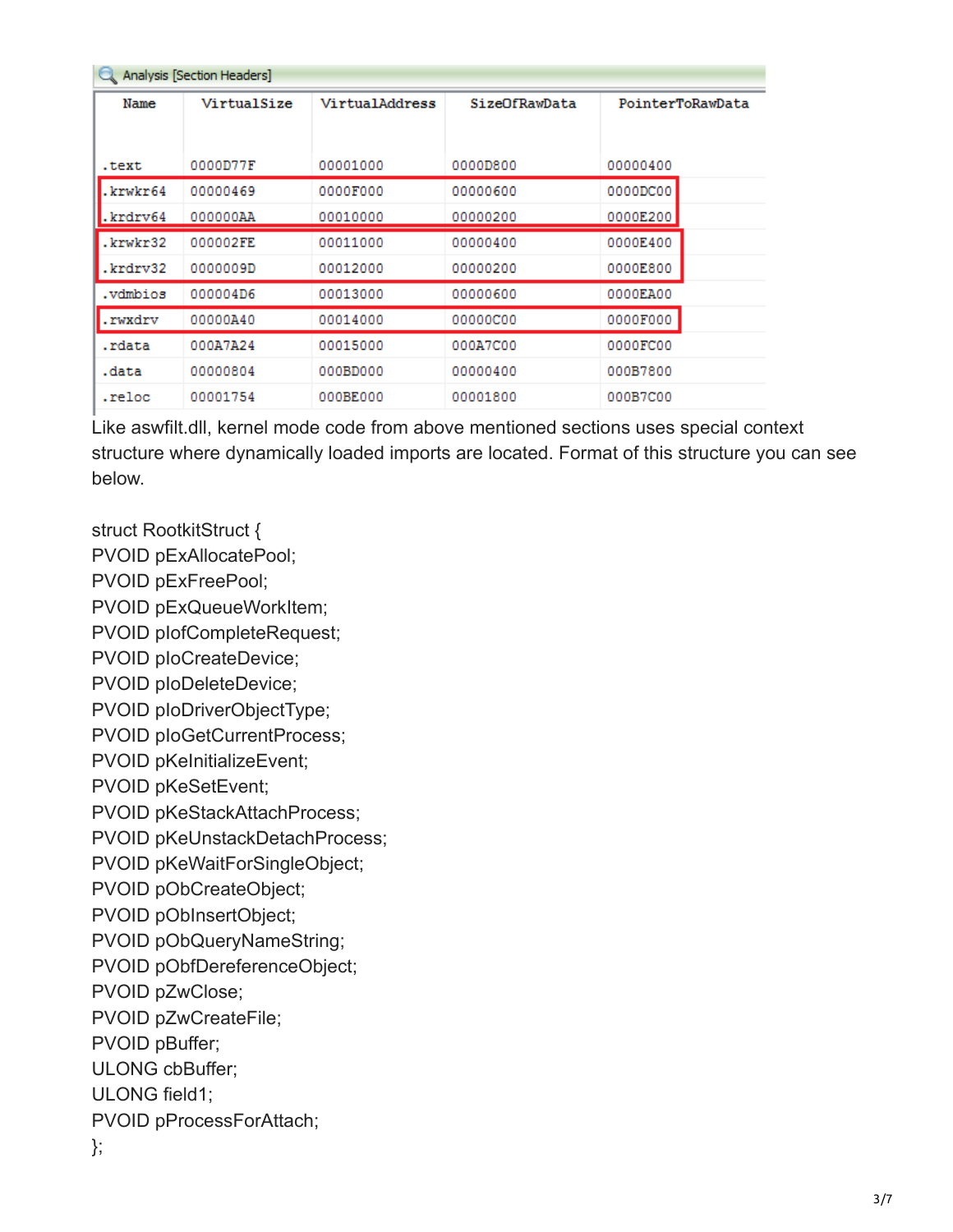A problem is that start function of new kernel mode code doesn't contain *DriverEntry* function, showing for us that, in first, this code is loaded into Ring 0 not by Windows functions like *ZwLoadDriver* and in second that it can be loaded into memory with exploit. Anyway, start function of this kernel mode code, where the control will be passed at the beginning of its execution, gets already initialized context with corresponding function ptrs. There is no function inside Ring 0 code, which is responsible for filling context with dynamic loaded functions ptrs.

```
.krwkr32:100111D2 fnRootkitStartFunction proc near
                                                           ; DATA XREF: fnCreateDriverFromSections+8FTo
.krwkr32:100111D2
                                                           ; fnCreateDriverFromSections+F9To
.krwkr32:100111D2
.krwkr32:100111D2 var 50
                                  = dword ptr -50h.krwkr32:100111D2 ObjAttr
                                  = OBJECT ATTRIBUTES ptr -38h.krwkr32:100111D2 var_20
                                  = byte ptr -20h.krwkr32:100111D2 var_18
                                  = dword ptr -18h.krwkr32:100111D2 punDeviceName = dword ptr -14h
.krwkr32:100111D2 var 10
                                  = dword ptr -10h.krwkr32:100111D2 pDrvObj1
                                  = dword ptr -@Ch.krwkr32:100111D2 var 8
                                  = dword ptr -8.krwkr32:100111D2 pContext1_hDevice= dword ptr 8
.krwkr32:100111D2
.krwkr32:100111D2
                                  push
                                           ebp
.krwkr32:100111D3
                                  mov
                                          ebp, esp
                                          e<sub>sp</sub>, 50h
.krwkr32:100111D5
                                  suh
.krwkr32:100111D8
                                  push
                                          ebx
.krwkr32:100111D9
                                  xor
                                          ecx, ecx
.krwkr32:100111DB
                                  push
                                          esi
.krwkr32:100111DC
                                  mou
                                           esi, [ebp+pContext1_hDevice]
.krwkr32:100111DF
                                           [ebp+pDrvObj1], ecx
                                  mov
                                           eax, [esi+RootkitStruct.field_24]
.krwkr32:100111E2
                                  mou
.krwkr32:100111E5
                                  nov
                                           [ebp+punDeviceName], ecx
                                           [ebp+pContext1_hDevice], ecx
.krwkr32:100111E8
                                  mou
.krwkr32:100111EB
                                           [ebp+var_10], ecx
                                  nov
.krwkr32:100111EE
                                           edi
                                  push
.krwkr32:100111EF
                                  lea
                                           edx, [ebp+pDrvObj1] ; ppDrvObj1
                                                          ; pContext1
.krwkr32:100111F2
                                  mou
                                           ecx, esi
                                           [ebp+var_18], eax
.krwkr32:100111F4
                                  mou
.krwkr32:100111F7
                                  call
                                           fnCreateDriverObject
```
First action, which *fnRootkitStartFunction* does, it is creating driver object for loaded Ring 0 code (*fnCreateDriverObject*). This function (*fnCreateDriverObject*) allocates an object in memory with help of *ObCreateObject*, initializes it and does it visible for Windows kernel by inserting it into objects list with *ObInsertObject*.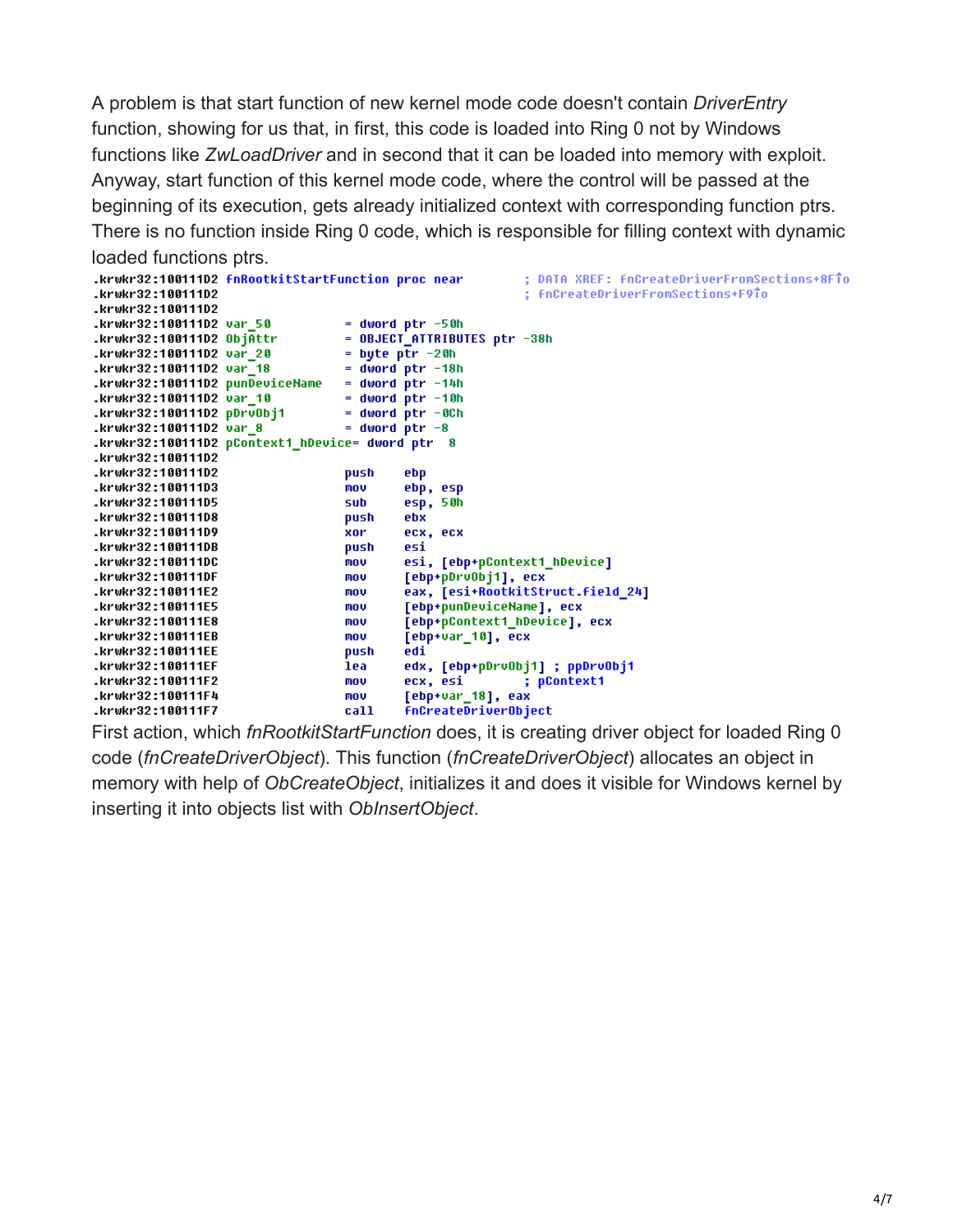| .krwkr32:100110DE   | mov  | ecx, [ebp+pDrvObi]                                                      |
|---------------------|------|-------------------------------------------------------------------------|
| .krwkr32:100110E1   | push | <b>IO TYPE DRIVER</b>                                                   |
| .krwkr32:100110E3   | lea  | eax, [ecx+(size DRIVER_OBJECT)]                                         |
| .krwkr32:100110E9   | mov  | [ecx+DRIVER OBJECT.DriverExtension], eax                                |
| .krwkr32:100110EC   | mov  | ecx, [ebp+pDrvObj]                                                      |
| .krwkr32:100110EF   | mov  | eax, [ecx+DRIVER OBJECT.DriverExtension]                                |
| .krwkr32:100110F2   | mov  | [eax], ecx                                                              |
| .krwkr32:100110F4   | mov  | eax, [ebp+pDrvObj]                                                      |
| .krwkr32:100110F7   | pop  | ecx                                                                     |
| .krwkr32:100110F8   | mov  | [eax+DRIVER OBJECT.Type], cx                                            |
| .krwkr32:100110FB   | mov  | eax, [ebp+pDrvObj]                                                      |
| .krwkr32:100110FE   | mov  | ecx, size DRIVER OBJECT                                                 |
| .krwkr32:10011103   | mov  | [eax+DRIVER OBJECT.Size], cx                                            |
| .krwkr32:10011107   | mov  | eax, [ebp+pDrvObj]                                                      |
| .krwkr32:1001110A   | mov  | [eax+DRIVER_OBJECT.Flags], 6 ; DRVO_LEGACY_DRIVER   DRVO_BUILTIN_DRIVER |
| .krwkr32:10011111   | mov  | ecx, [ebp+pDrvObi]                                                      |
| .krwkr32:10011114   | mov  | eax, [ecx+DRIVER_OBJECT.DriverExtension]                                |
| .krwkr32:10011117   | add  | eax, 24h                                                                |
| .krwkr32:1001111A   | mov  | [ecx+DRIVER OBJECT.FastIoDispatch], eax                                 |
| .krwkr32:1001111D   | mov  | eax, [ebp+pDrvObi]                                                      |
| .krwkr32:10011120   | mov  | eax, [eax+DRIVER OBJECT.FastIoDispatch]                                 |
| .krwkr32:10011123   | mov  | [eax+FAST_IO_DISPATCH.SizeOfFastIoDispatch], size FAST_IO_DISPATCH      |
| .krwkr32:10011129   | lea  | eax, [ebp+hDriver]                                                      |
| .krwkr32:1001112C   | push | eax                                                                     |
| .krwkr32:1001112D   | push | ebx                                                                     |
| .krwkr32:1001112E   | push | 1                                                                       |
| .krwkr32:10011130   | push | 1                                                                       |
| krwkr32:10011132.   | push | ebx                                                                     |
| .krwkr32:10011133   | push | [ebp+pDrvObi]                                                           |
| krwkr32:10011136.kr | call | [esi pContext+RootkitStruct.pObInsertObject]                            |
|                     |      |                                                                         |

Next, it does copying of prepared data with already initialized ptr from user mode buffer to

system buffer and saves ptr to it into DriverExtension->ServiceKeyName.Buffer.

|                                 |      | ; CODE XREF: fnCreateDriverObject+CETj                        |
|---------------------------------|------|---------------------------------------------------------------|
| .krwkr32:10011159               | mov  | eax, [ebp+pDrvObi]                                            |
| .krwkr32:1001115C               | mov  | ebx, edi_pNewBuffer                                           |
| .krwkr32:1001115E               | mov  | eax, [eax+DRIVER_OBJECT.DriverExtension]                      |
| .krwkr32:10011161               | mov  | [eax+DRIUER EXTENSION1.ServiceKeyName.Buffer], edi pNewBuffer |
| .krwkr32:10011164               | sub  | ebx, [esi pContext+74h]                                       |
| .krwkr32:10011167               | lea  | eax, [ebp+ApcState]                                           |
| .krwkr32:1001116A               | push | eax                                                           |
| .krwkr32:1001116B               | push | [esi_pContext+RootkitStruct.pProcess]                         |
| .krwkr32:10011171               | call | [esi_pContext+RootkitStruct.pKeStackAttachProcess]            |
| .krwkr32:10011171               |      |                                                               |
| .krwkr32:10011174               | mov  | edx, [esi pContext+RootkitStruct.cbBufferSize]                |
| .krwkr32:10011177               | mov  | ecx, [esi pContext+RootkitStruct.pBuffer]                     |
| .krwkr32:1001117A               | test | edx, edx                                                      |
| .krwkr32:1001117C               | jz   | short loc_10011187                                            |
| .krwkr32:1001117C               |      |                                                               |
| .krwkr32:1001117E               |      |                                                               |
| .krwkr32:1001117E iNextBute:    |      | ; CODE XREF: fnCreateDriverObject+101 <u>1</u> j              |
| .krwkr32:1001117E               | mov  | al, [ecx]                                                     |
| .krwkr32:10011180               | mov  | [edi pNewBuffer], al                                          |
| .krwkr32:10011182               | inc  | edi pNewBuffer                                                |
| .krwkr32:10011183               | inc  | ecx                                                           |
| .krwkr32:10011184               | dec  | edx                                                           |
| .krwkr32:10011185               | jnz  | short jNextByte                                               |
| krwkr32:10011185.               |      |                                                               |
| .krwkr32:10011187               |      |                                                               |
| .krwkr32:10011187 loc_10011187: |      |                                                               |
| .krwkr32:10011187               | lea  | eax, [ebp+ApcState]                                           |
| .krwkr32:1001118A               | push | eax                                                           |
| .krwkr32:1001118B               | call | [esi pContext+RootkitStruct.pKeUnstackDetachProcess]          |
|                                 |      |                                                               |

The driver leverages interesting way for dispatching DeviceControl request. Unlike other drivers that are using IRP\_MJ\_DEVICE\_CONTROL handler in such case, it registers FastIo function DriverObject->FastIoDispatch.FastIoDeviceControl.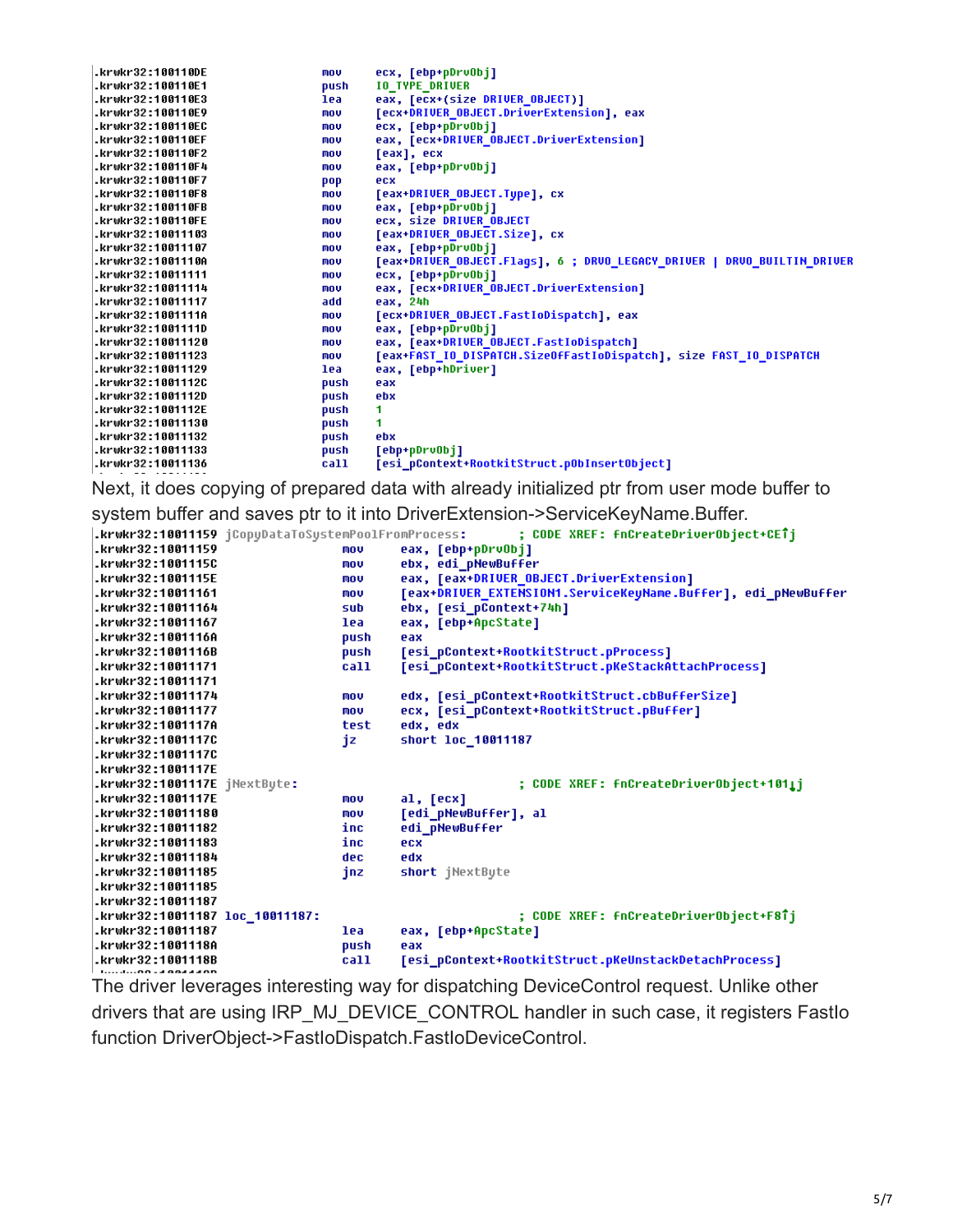.krwkr32:1001103D nov esi, [ebp+arg\_0] .krwkr32:10011040 push 1Bh .krwkr32:10011042 nov. eax, offset fnDispatchIrp .krwkr32:10011047 add eax, esi .krwkr32:10011049 ecx pop edi, [ebx+DRIVER\_OBJECT.MajorFunction] .krwkr32:1001104A lea .krwkr32:1001104D rep stosd .krwkr32:1001104F eax, offset fnDispatchIrpAndReturnSuccess mov .krwkr32:10011054 add eax, esi .krwkr32:10011056 nov [ebx+DRIVER\_OBJECT.MajorFunction], eax [ebx+(DRIVER\_OBJECT.MajorFunction+8)], eax .krwkr32:10011059 mnu eax, offset fnDriverUnload .krwkr32:1001105C mou .krwkr32:10011061 eax, esi add .krwkr32:10011063 [ebx+DRIVER\_OBJECT.DriverUnload], eax mov .krwkr32:10011066 eax, [ebx+DRIVER\_OBJECT.FastIoDispatch] mou offset fnFastIoDeviceControl,BOOLEAN<br>; (\*PFAST\_IO\_DEVICE\_CONTROL) {<br>; IN struct \_FILE\_OBJECT \*FileObject, .krwkr32:10011069 nov ecx. .krwkr32:10011069 .krwkr32:10011069 .krwkr32:10011069 IN BOOLEAN Wait, .krwkr32:10011069 IN PUOID InputBuffer OPTIONAL, .krwkr32:10011069 IN ULONG InputBufferLength, .krwkr32:10011069 OUT PUOID OutputBuffer OPTIONAL, IN ULONG OutputBufferLength, .krwkr32:10011069 .krwkr32:10011069 IN ULONG IoControlCode, .krwkr32:10011069 OUT PIO\_STATUS\_BLOCK IoStatus, .krwkr32:10011069 IN struct \_DEUICE\_OBJECT \*DeviceObject .krwkr32:10011069  $)$ ; .krwkr32:10011069 .krwkr32:1001106E add ecx, esi .krwkr32:10011070  $m$ ov [eax+FAST IO DISPATCH.FastIoDeviceControl], ecx eax, [ebp+pDeviceObject] .krwkr32:10011073  $\overline{\text{mou}}$ [eax+DEUICE\_OBJECT.Flags], 111111111111111111111111110111111b ; clear DO\_DEUICE\_INITIALIZING .krwkr32:10011076 and .krwkr32:1001107D xor eax, eax

As we already saw in case of aswfilt.dll, DeviceControl handler is responsible for performing only one task: execute function by ptr that has been passed to it from user mode client.

; DATA XREF: fnCreateDeviceAndInitDrvObject+69To

.krdrv32:10012000 fnFastIoDeviceControl proc near

| krdrv32:10012000.                               |                 |                                                      |
|-------------------------------------------------|-----------------|------------------------------------------------------|
| .krdrv32:10012000 FileObject                    | = dword ptr     | 8                                                    |
| .krdrv32:10012000 Wait                          | = dword ptr     | 8C h                                                 |
| .krdrv32:10012000 InputBuffer                   | = dword ptr     | 10h                                                  |
| .krdrv32:10012000 InputBufferLength= dword ptr  |                 | 14h                                                  |
| .krdrv32:10012000 OutputBuffer                  |                 | = dword ptr 18h                                      |
| .krdrv32:10012000 OutputBufferLength= dword ptr |                 | - 1 C h                                              |
| .krdrv32:10012000 IoControlCode                 | = dword ptr     | 2 Oh                                                 |
| .krdrv32:10012000 pIoStatus                     | = dword ptr     | 24h                                                  |
| .krdrv32:10012000 DeviceObject                  | = dword ptr     | 28h                                                  |
| .krdrv32:10012000                               |                 |                                                      |
| .krdrv32:10012000                               | push            | ebp                                                  |
| .krdrv32:10012001                               | mov             | ebp, esp                                             |
| .krdrv32:10012003                               | $_{\text{cmp}}$ | [ebp+IoControlCode], Rootkits IOCTLs ExecuteFunction |
| .krdrv32:1001200A                               | jnz             | short jInvalidDeviceRequest                          |
| .krdrv32:1001200A                               |                 |                                                      |
| .krdrv32:1001200C                               | $_{\text{cmp}}$ | [ebp+InputBufferLength], 0Ch                         |
| .krdrv32:10012010                               | jb              | short jInvalidDeviceRequest                          |
| .krdrv32:10012010                               |                 |                                                      |
| krdrv32:10012012.                               | push            | esi                                                  |
| .krdrv32:10012013                               | mov             | esi, [ebp+InputBuffer]                               |
| .krdrv32:10012016                               | push            | [esi+Struct1.Arqument]                               |
| krdrv32:10012019.                               | call            | [esi+Struct1.pFunction]                              |
| .krdrv32:10012019                               |                 |                                                      |
| .krdrv32:1001201B                               | mov             | $ex, [esi+8]$                                        |
| .krdrv32:1001201E                               | pop             | esi                                                  |
| .krdrv32:1001201F                               | mov             | [ecx], eax                                           |
| .krdrv32:10012021                               | mov             | eax, [ebp+pIoStatus]                                 |
| .krdrv32:10012024                               | and             | [eax+IO STATUS BLOCK.anonymous 0.Status], 0          |
| .krdrv32:10012027                               | mov             | [eax+IO STATUS BLOCK.Information], OCh               |
| .krdrv32:1001202E                               | jmp             | short loc 1001203D                                   |
|                                                 |                 |                                                      |

Unfortunately, I haven't a lot of free time for reconstructing logic of Ring 3 code (dropper part) and how it forms context for kernel mode code. I know that IOCTL with code 0x839200BF (Rootkits\_IOCTLs\_ExecuteFunction) is used by the dropper only one time in function *fnSendIOCTL\_839200BF*. It passes to driver ptr to function that located at address 0x1000741A.

The dropper also contains some code for exploiting NT Virtual DOS Machine (NTVDM), it